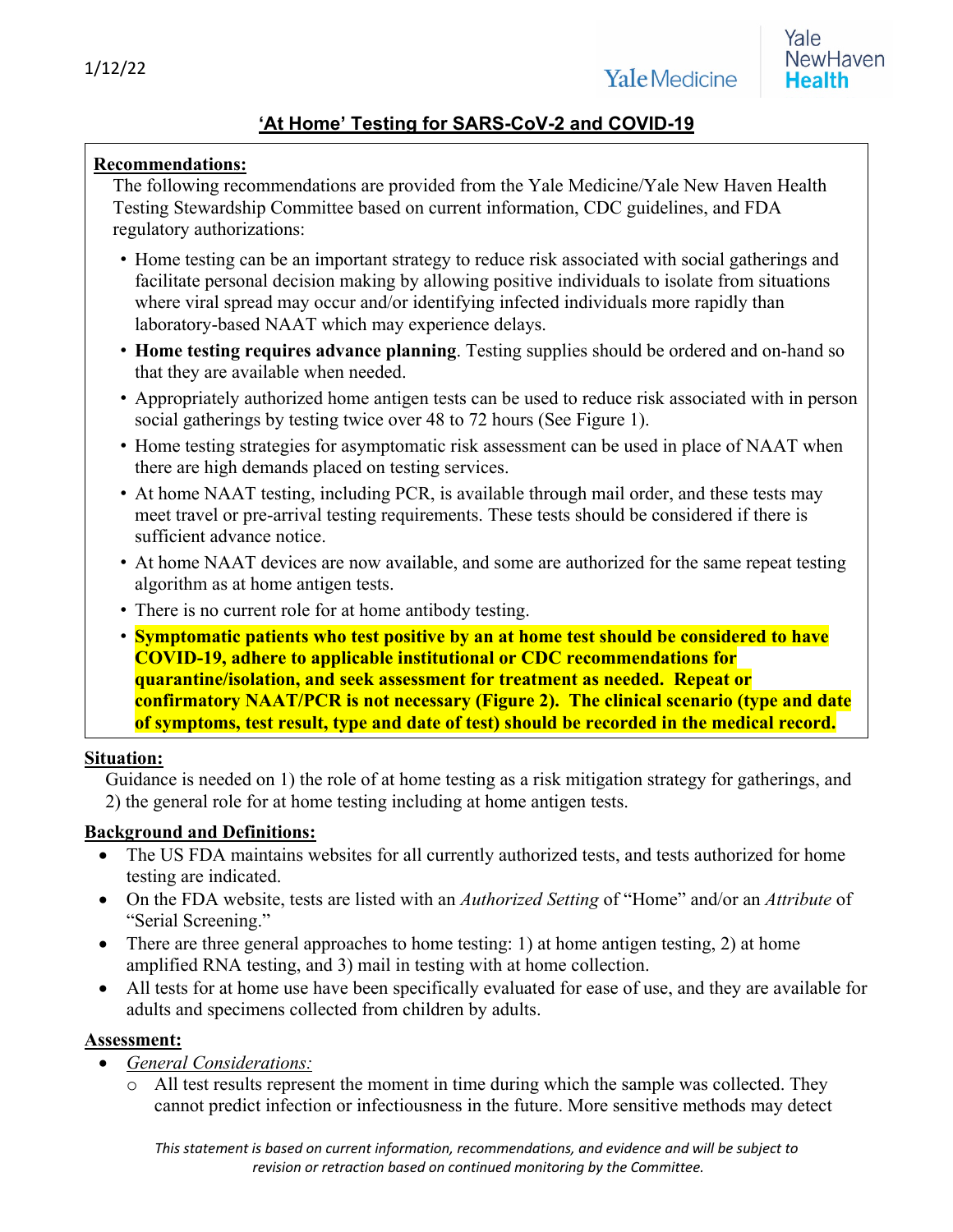infections earlier than less sensitive methods, but they may remain positive longer. There are no widely available tests or test results that reliably relate to infectivity or infectiousness.

- o Many factors including sample type, sample collection quality, and timing of sample collection in relation to symptoms all combine to affect the amount of virus present in a sample, and tests differ in their abilities to detect virus. The sum of all of these factors will affect test clinical performance.
- *Antigen Methods:*
	- o There is not a robust literature comparing antigen methods, and we cannot determine the "best" method. We do not recommend one manufacturer over another.
	- o Antigen methods are less analytically sensitive than methods that amplify and detect viral RNA and are more susceptible to falsely-negative results especially in asymptomatic or presymptomatic patients.
	- o Antigen methods can be used for serial screening as described in the instructions for use. One example of a serial screening plan is presented (See Figure 1).
	- o If home antigen tests are used to increase the safety of a social gathering, testing should be performed as close in time as possible to a gathering to provide the most temporally relevant information. *Exposure risk should be minimized between tests for maximum efficacy.*
	- o Examples include, but are not limited to: BinaxNOW, QuickVue at Home, CareStart, Flowflex, BD Veritor at Home, Ellume, et al.
	- *Home Collected, Mail In Testing*
		- o Tests are available that allow at-home self-collection of nasal swabs or saliva. After collection, samples are mailed to a centralized laboratory for conventional amplified viral RNA testing. Some tests require remote observation.
		- o The test methods used are often the same or similar to methods used in YNHHS laboratories including PCR testing with comparable performance characteristics.
		- o Some mail-in testing is offered by national reference laboratories, and those results may be available in Epic. All results from these tests will generate a record of testing in some form.
		- o Examples include, but are not limited to: LapCorp Pixel, Amazon, Wren Labs, et al.
	- *Home RNA Testing*
		- o A limited number of at home NAAT available, but more be available in the future.
		- o These tests have indications for use similar to at home antigen tests.
		- o Direct comparisons of at home NAAT and at home antigen methods are lacking.
		- o Examples include: Detect, Lucira, and Cue.

## **Recommendations:**

Recommendations are listed at the box at the beginning of the document.

References:

CDC Home Testing Guidance: https://www.cdc.gov/coronavirus/2019-ncov/testing/self-testing.html

FDA Authorized Antigen Tests: https://www.fda.gov/medical-devices/coronavirus-disease-2019-covid-19-emergency-use-authorizations-medical-devices/in-vitro-diagnostics-euas-antigen-diagnostic-tests-sarscov-2

*This statement is based on current information, recommendations, and evidence and will be subject to revision or retraction based on continued monitoring by the Committee.*